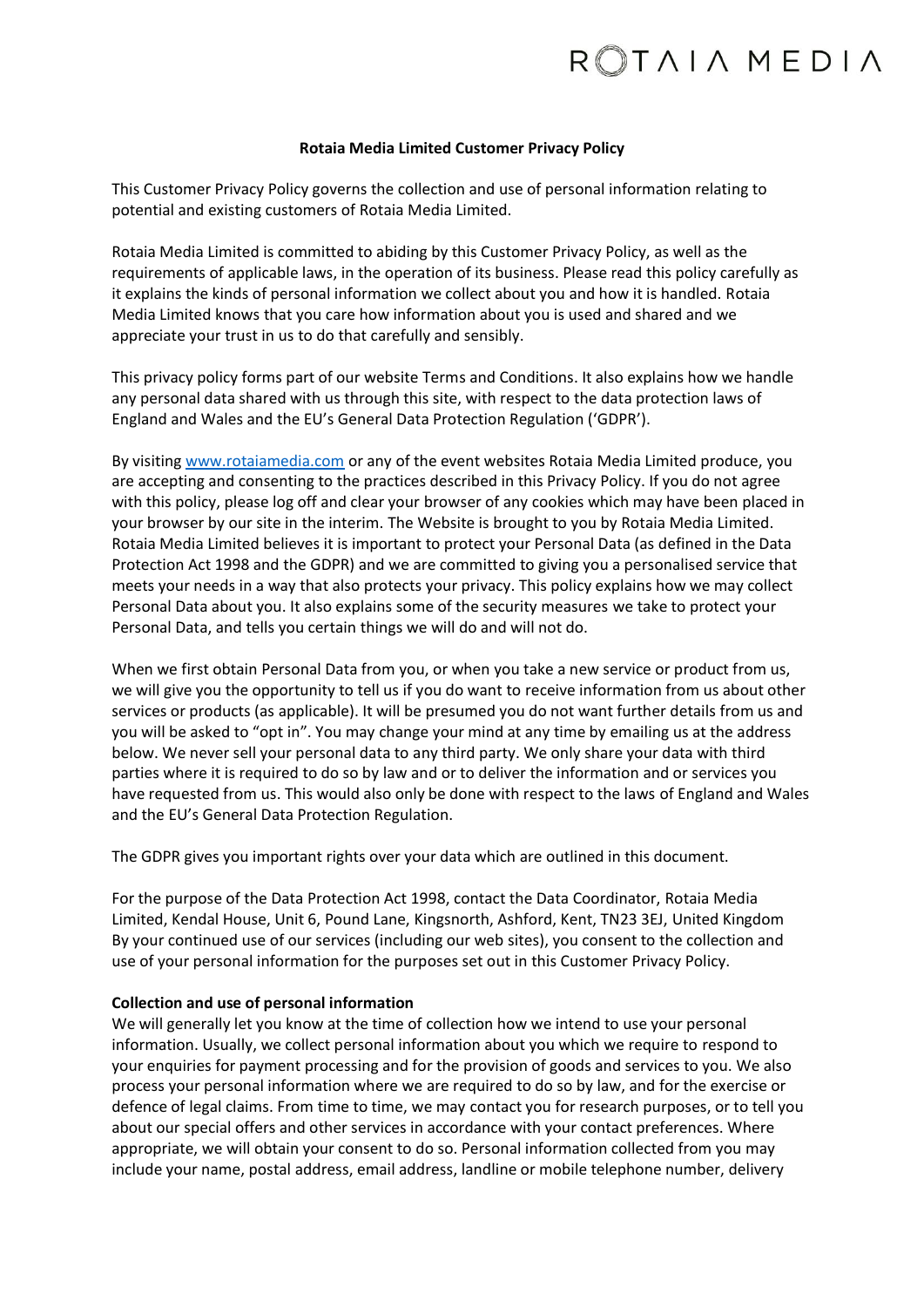# ROTAIA MEDIA

details as well as other non-sensitive personal information. If you use our web sites, we may also collect information about you or your computer when you browse to allow you to use the services available. Credit card information is used only for payment processing via secure environments. We will not store or retain your credit card information.

## **Website usage & cookies**

If you are using our web sites, we will use your personal information to help you to log on to your account and into restricted areas of our web sites and to permit future use of the web sites. We may use your IP address to help diagnose problems with our server, or to administer our web sites. We may conduct analyses of user traffic to measure the use of our sites and to improve the content of our web sites and our services. These analyses will be performed through the use of IP addresses and cookies. We may also use cookies to enable the signing in process after you have registered with us and to provide you with more tailored information when you return to our web sites. A cookie is a piece of information that is stored on your computer's hard drive by your web browser. Most browsers accept cookies automatically, but usually you can alter the settings of your browser to prevent automatic acceptance. If you reject the use of cookies please note that the efficient operation of the web site that you are using may be affected. Most of the advertisements that you see on the web sites are generated by third parties who may use cookies to track viewing of their advertisements and for other purposes specified in their own privacy policies. We have no access to or control over these cookies (although we may use statistical information provided to us – not containing personal information – arising from these third-party cookies to improve the targeting of advertisements to you and other users of the web sites). You can obtain further information about third party privacy policies or disable their cookies by visiting their web sites. You can find out more about how to control cookies in some of the most popular browsers here:

- Internet Explorer
- Google Chrome
- Firefox
- Safari
- Opera
- Microsoft Edge

## **Third party**

We will only disclose personal information about you internally and to third parties for processing purposes associated with payment processing, the supply of goods and services, for web site administration, or elsewhere when you have consented to such disclosures, or where such disclosures are required or permitted by law. These third parties we contractually bound only to use personal information to perform the services that we hire them to provide. Where you have agreed that we may do so, we may lease or rent your personal information to selected third parties for their postal or telephone marketing use.

## **Transfer of data**

Third party data processors, advertisers, exhibitors and other such business relationships outside of the EEA, are required to take adequate technical and organisational safeguards to protect personal information. We also take measures to ensure that personal information transferred by us outside of the EEA is adequately protected.

## **Email capture**

Rotaia Media Limited may from time to time send updates about our products and services. By providing your email address you consent to being contacted by email for direct marketing purposes by Rotaia Media Limited. We will only use your personal information fairly and securely and will never do anything with it that could be considered irresponsible. Collecting and sending you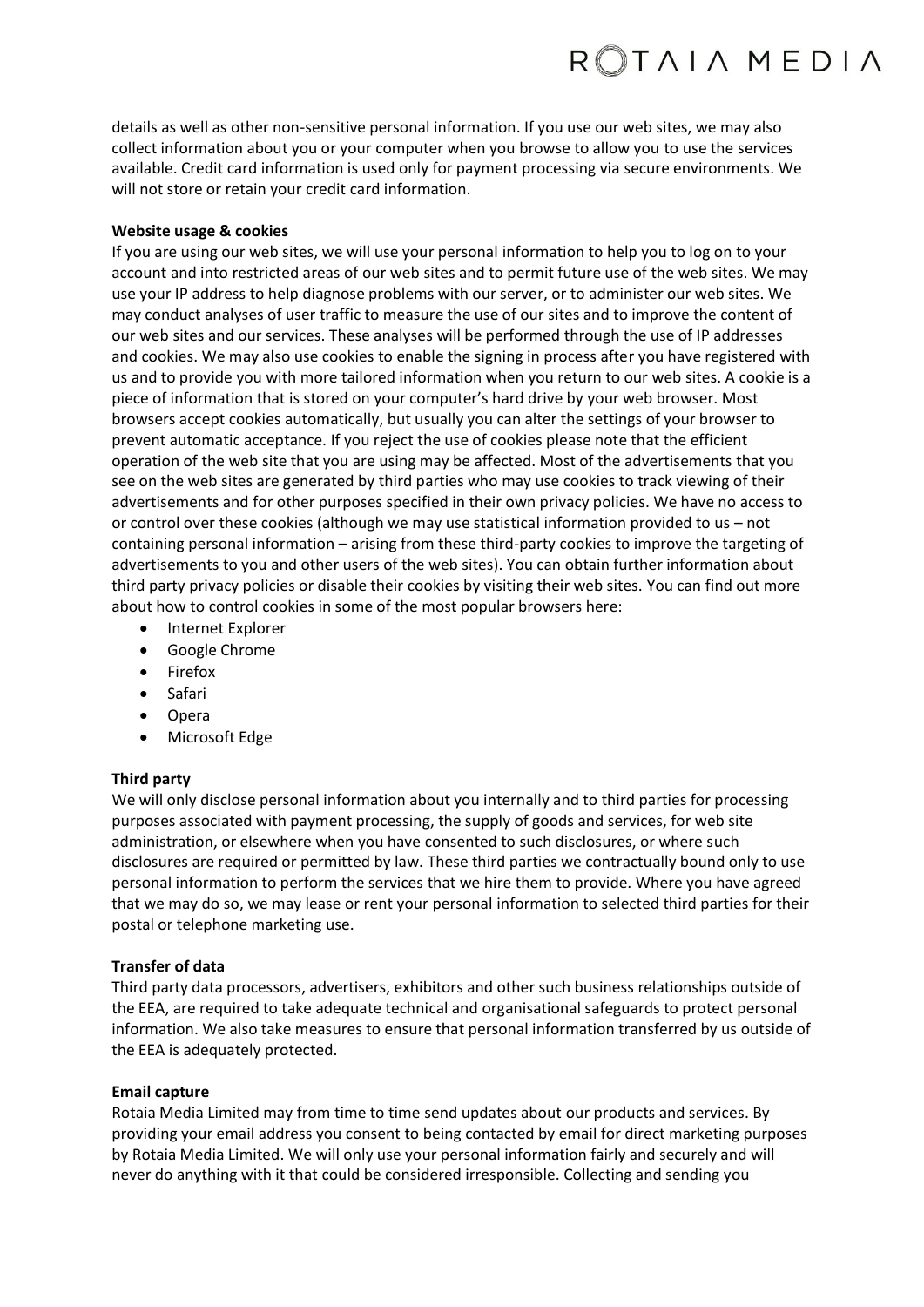

information is a crucial part of us being able to offer you a professional service which provides you with the support and platform to grow your business. We will only use your information for uses that can fairly be deemed to be in your best interests. If at any time you no longer wish to receive anything from Rotaia Media Limited, please write to the Data Coordinator, Rotaia Media Limited, Kendal House, Unit 6, Pound Lane, Kingsnorth, Ashford, Kent, TN23 3EJ, United Kingdom.

#### **Mobile phone number capture**

Rotaia Media Limited may from time to time contact you about this product and other relevant Rotaia Media Limited products and services. By providing your mobile number you consent to being contacted for direct marketing purposes via voice calls or SMS by Rotaia Media Limited.

## **Security of personal information**

We use administrative, technical, and physical measures to safeguard personal information against loss, theft and unauthorised uses, access or modifications. Certain areas of our web sites may be password protected. If you are a user of our web sites and have a password, you can help to preserve your privacy by ensuring that you do not share your password with anyone else. Payments made via our web sites are processed in a secure environment. We take steps to regularly validate the personal information we hold to ensure that the information is accurate and, where necessary, up to date.

## **Key rights according to General Data Protection Regulation**

The GDPR gives you important rights over your data. This means you can: Object to your data being processed

- Ask us to delete it
- Ask us to rectify it
- Ask us to restrict the use of it
- Ask for access to it
- Ask for it to be ported (transferred)
- Confirm what data we process and why

You can submit what's called a Subject Access Request to us – at any time – in relation to your rights above by contacting us. We comply with these requests within one month (unless there are mitigating circumstances e.g. legal reasons not to.)

## **Purging (deleting) your personal data**

You may also instruct us to purge (delete) any and all information we hold about you at any time. We will endeavor to do this with respect to your wishes and compliance with the applicable laws of England and Wales and or EU laws and regulations i.e. GDPR. We will endeavour to delete all the information we hold about you in the time frame you request, but depending on the nature of your request, and any third parties involved, this may not be possible. This is because of our legal obligation to retain certain types of customer information for certain time periods e.g. for tax and or accounting purposes, we may need to keep your contact details on file for longer periods if they appear on an invoice or receipt for example. In any and all cases, we only ever keep information on file for as long as it is needed with respect to the services you have enquired about and or that we have agreed to provide you, or to meet a legal requirement.

## **Access to personal information**

Your right under the General Data Protection Regulation (GDPR) allows you to see the data that we hold about you. If you would like to know the details of what we do hold about you or would like to change them, please contact: Postal Address: Data Coordinator, Rotaia Media Limited, Kendal House, Unit 6, Pound Lane, Kingsnorth, Ashford, Kent, TN23 3EJ, United Kingdom Telephone: +44 (0)7904 374271